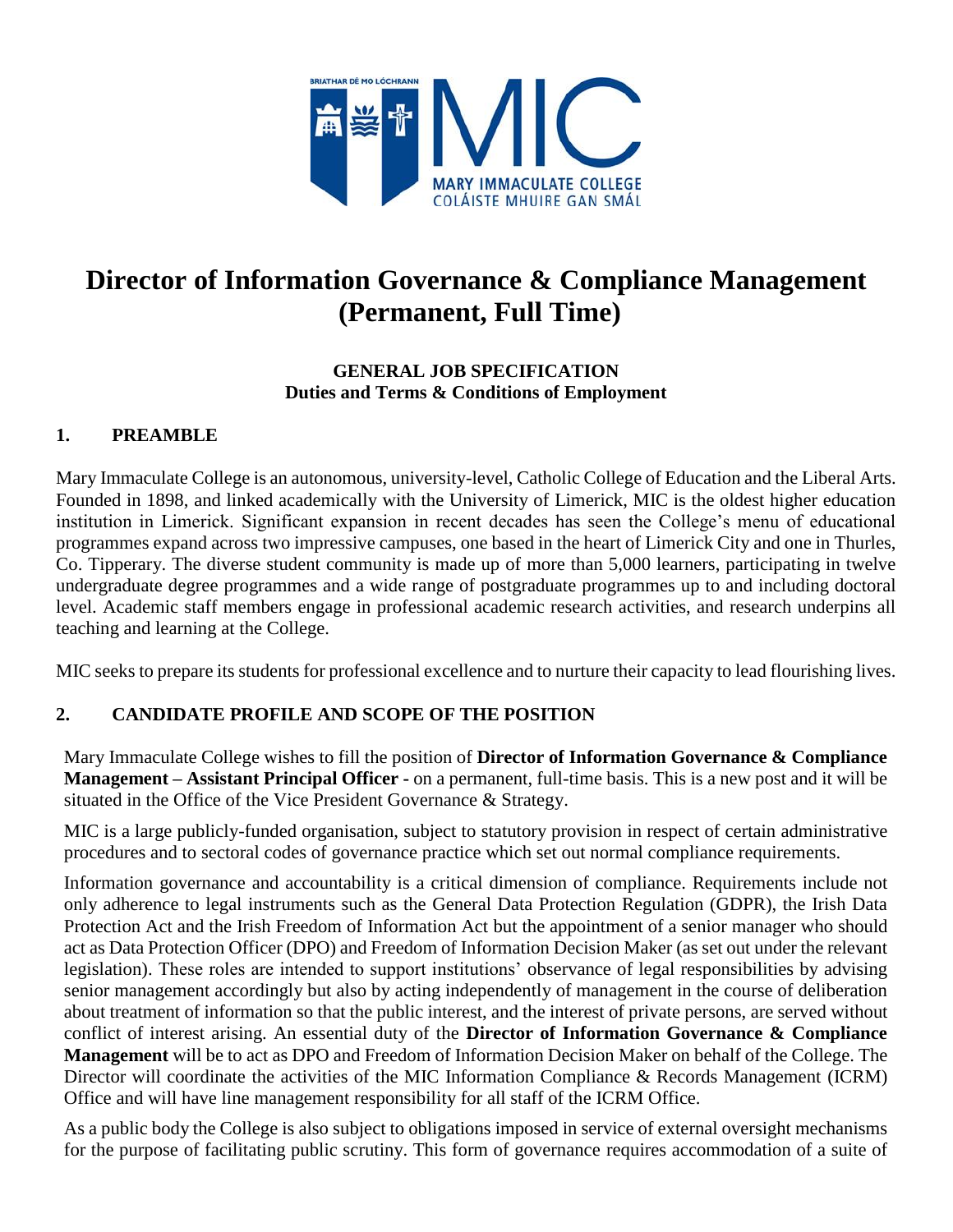responsibilities for providing comfort and accountability to relevant stakeholders through annual external reports that demonstrate how such obligations have been observed and implemented. Examples include (*inter alia*) returns under the Ethics in Public Office Acts, annual reporting under the Protected Disclosures Act and various sections of external reports such as the Annual Statement of Governance and the College's cyclical Performance Compacts. The **Director of Information Governance & Compliance Management** will ensure compliance with these requirements under direct supervision of the Vice President Governance & Strategy and oversight of the MIC Governing Authority.

The proper functioning of duties associated with the **Director of Information Governance & Compliance Management** requires not only thorough familiarity with the full range of sources for the College's responsibilities but implementation of control measures and continuous quality improvement practices which ensure that these critical obligations are met with rigorous application of internal control mechanisms, ongoing checks and validation, robust risk management practice, the documenting, operationalisation and periodic evaluation of fit-for-purpose Standard Operating Procedures (SOPs), and peer review. The Director will be responsible for ensuring best practice is identified and followed in this dimension of the College's compliance activity.

Finally, key functions of this post will be to advise management on relevant policy developments, draft internal policy documents and liaise with professional legal (and other) advisors, as necessary, in order to maintain a compliance environment that meets all obligations as and when they arise.

# **Essential Qualifications, Skills & Experience;**

1. (a) A third level qualification at level 8 or higher on the National Qualifications Framework in public administration, law, or a related discipline, ideally with a specific focus on information governance and/or statutory compliance requirements of public bodies and a minimum of 5 years previous relevant experience at management level, working in the areas of information governance and/or statutory compliance, preferably within a public body;

**or**

(b) A minimum of 10 years' previous relevant experience at management level, working in the areas of information governance and/or statutory compliance, preferably within a public body;

- 2. Experience of having discharged the functions of Data Protection Officer (DPO) or Freedom of Information Decision Maker or having acted in close support of these functions, and having accrued a detailed level of knowledge of, and experience of implementing, associated processes;
- 3. Expert knowledge of statutory provision and best practice policy and procedure in respect of information governance and accountability, with a particular focus on the contents of the General Data Protection Regulation (GDPR), the Irish Data Protection Act and the Irish Freedom of Information Act, as well as the special relevance of these instruments for public bodies;
- 4. Demonstrable familiarity with procedural requirements and professional codes of practice for information governance and accountability;
- 5. Experience of drafting relevant policy documents, as informed by statutory requirements, best practice and professional guidance and/or advice along with evidence of significant experience in internal control practice, risk management and continuous quality assurance;
- 6. Excellent analytical skills and attention to detail with the ability to gather and examine relevant information from a variety of sources (strategic and operational)
- 7. Excellent report generation abilities (based on both qualitative and quantitative analysis) in sufficiently accessible formats that serve to inform stakeholder understanding and decision-making.
- 8. Experience of working collaboratively with a range of internal and external stakeholders and evidence of productive, impactful and sustainable relationships with colleagues engaged in supporting activities including – or closely related to – information governance and compliance environment;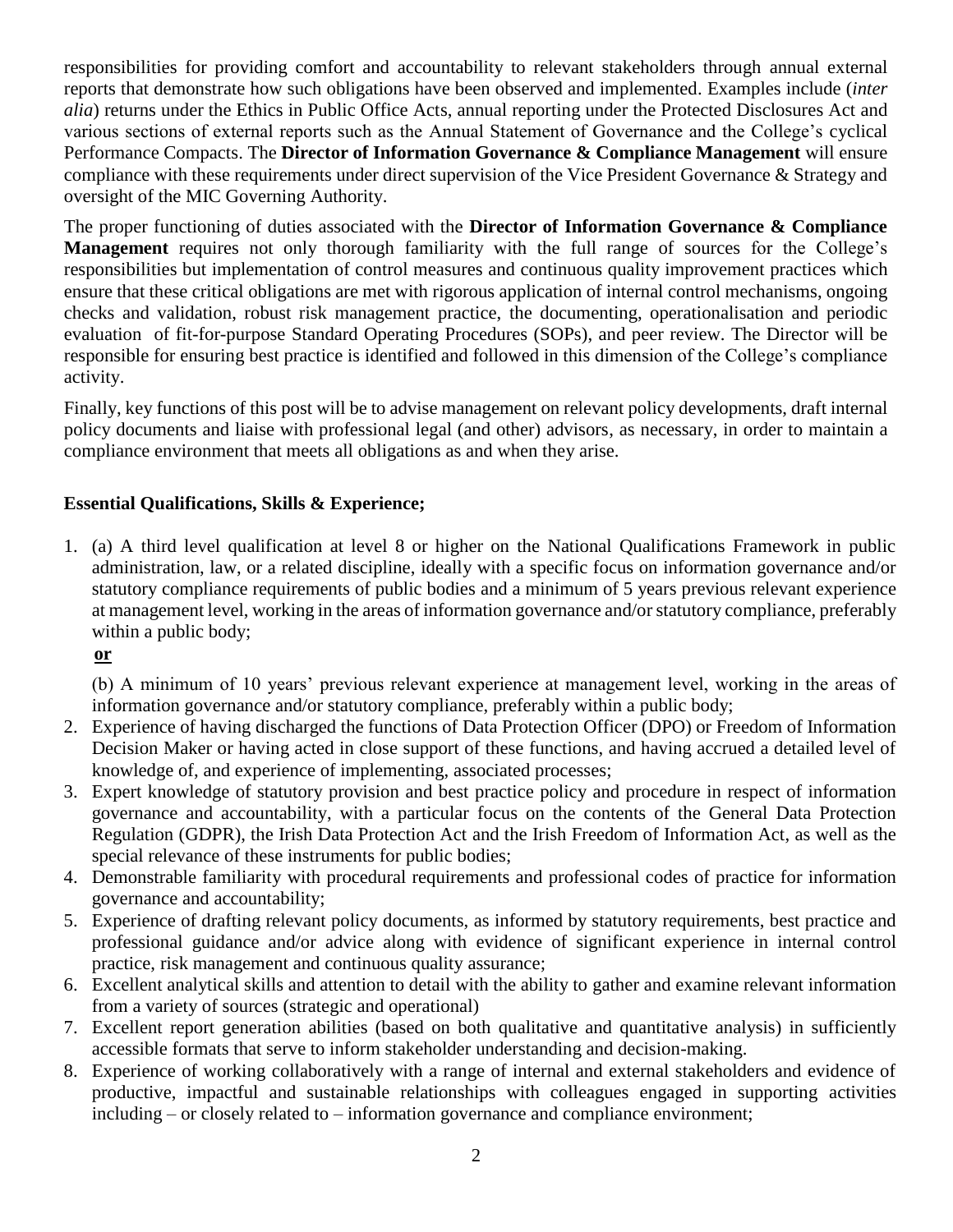- 9. Excellent team and people management skills with the ability to provide guidance and direction to others;
- 10. Excellent IT and data management skills with experience of using fit-for-purpose databases aimed at supporting management reporting, oversight and decision-making;
- 11. Excellent administrative and organisational skills with experience of change management the ability to prioritise and complete tasks, delivering results under pressure and within deadlines;
- 12. Personal commitment to appropriate and relevant continuous professional development with evidence of proactive self up-skilling and knowledge acquisition – and the dissemination of learning to relevant peers and stakeholders - in the professional environment of information governance and compliance management.

*Cuirfear fáilte roimh iarratais ó dhaoine go bhfuil dearcadh dearfach acu i leith na Gaeilge. Applications are welcome from people who have a positive outlook to Irish.*

*Please note that current government policy may have implications for the re-employment of applicants who are currently in receipt of a public sector pension.*

# **3. JOB DESCRIPTION**

# **Reporting Relationship**

The **Director of Information Governance & Compliance Management** is required to carry out the duties set out below, under the general direction of the Vice President of Governance and Strategy to whom they report to, and to whom they are responsible to for the performance of these duties in the first instance.

The successful candidate will report to any such other College Officers as the President may designate from time to time. The appointee will work with members of College Management, and will liaise regularly with the Deans of Faculties, Heads of Departments, Course Leaders and other College personnel and with relevant College bodies in carrying out the duties attaching to the post.

The reporting relationship may be subject to review from time-to-time, in line with service needs and developments in the College.

# **Duties and Responsibilities**

- To assume the role of Data Protection Officer and Freedom of Information Decision Maker;
- To advise the President, VPGS and Executive Team of significant developments in respect of information governance and compliance reporting as relevant to the mission and operations of the College;
- Responsible for liaison with external professional legal advisors in respect of information governance and compliance management;
- To direct the operations of the Information Compliance & Records Management (ICRM) Office, inclusive of strategic development of the ICRM function, the setting of reporting metrics, capturing of impact data and the issuing of reports required by the President and the Senior Management team, preparation of budgets, functional coordination with other offices and units within the College (and across the sector), and to act as line manager for ICRM staff;
- To represent the ICRM Office, the VPGS and the requirements of maintaining proper information governance and compliance management on College bodies, committees and working groups;
- To oversee design and delivery of professional up-skilling and training strategies, using a mix of methodologies, that enable College staff to operate appropriately in respect of information governance and accountability and with regard to broader compliance obligations more generally;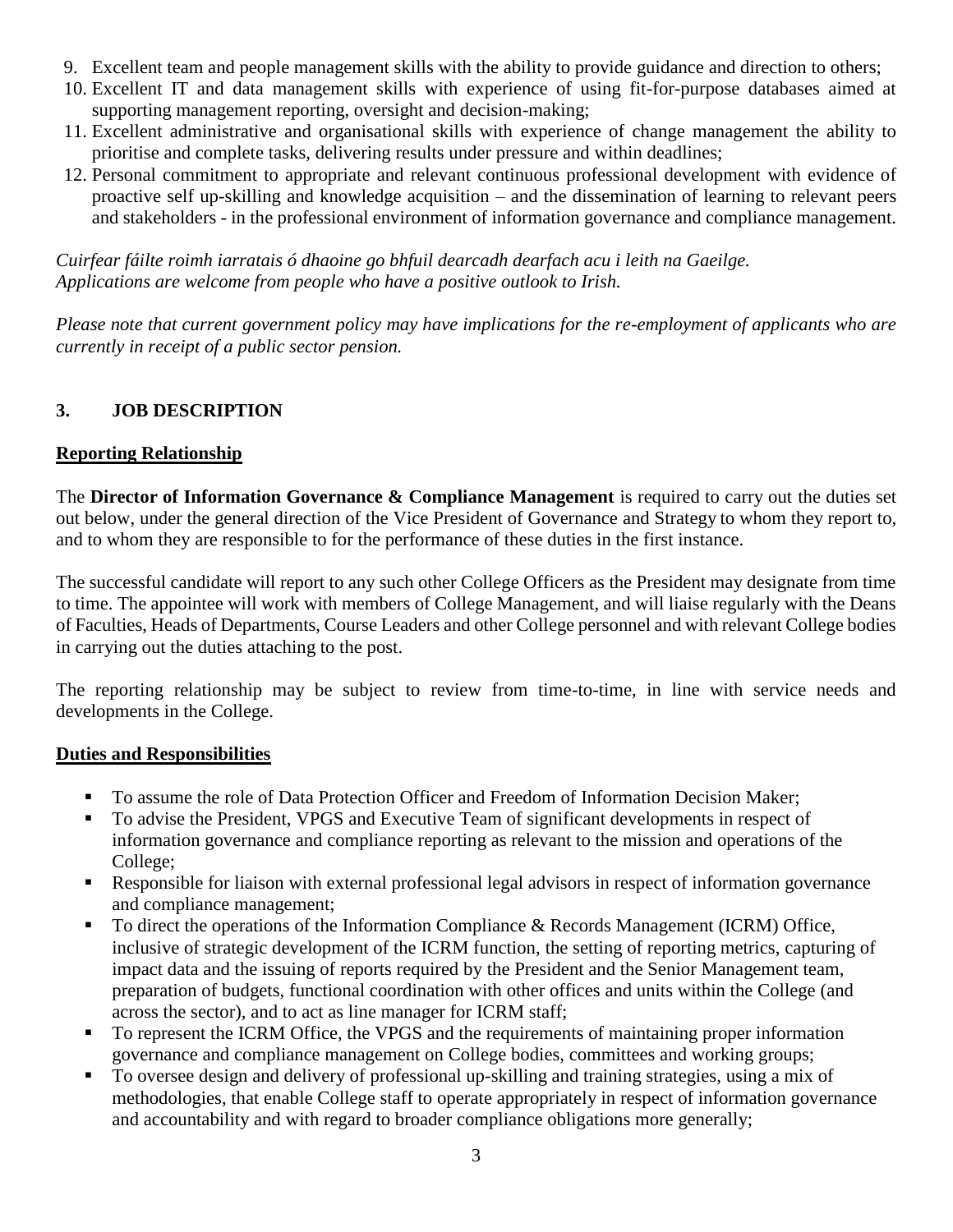- To be the business owner College's Record of Processing Agreements (ROPA);
- To be the business owner for the College's Records Retention Schedule and for, generally, maintaining corporate oversight of corporate records and documents;
- To maintain the schedule of institutional policy, inclusive of coordination of the cyclical review process and any necessary amendments introduced from time to time;
- To develop and maintain corporate IP and Copyright protocols and central register of agreements, inclusive (*inter alia*) of Joint Data Control Agreements, Memoranda of Understanding, Confidentiality Agreements and Non-Disclosure Agreements – and to coordinate the necessary workflow towards creation, approval and archiving of such instruments;
- To assume the role of senior institutional contact for Protected Disclosures;
- To develop and implement relevant internal controls and risk management processes and to be the main point of contact for the Audit & Risk Committee, Internal Auditor and External Auditor for information governance and compliance management matters;
- To liaise with the Office of Strategic Marketing & Communications and the ICT Services function for the purpose of monitoring and updating of the MIC website where publication of compliance information and related reporting obligations are required;
- To liaise with President's Office and Office of the VPGS in relation to ethics in public office returns, maintaining a register of interests and for maintaining control and sign-off of annual declarations in keeping with the Ethics in Public Office Act;
- To maintain the MIC Customer Charter and facilitate its review cyclically, in accordance with a suitable schedule;
- To assist the VPGS in ensuring institutional compliance with  $$ 
	- the Charities Act (in respect of relevant compliance requirements);
	- the College's safeguarding and vetting compliance requirements;
	- the Lobbying Act;
	- the Official Languages Act;
	- Export Control requirements;
	- Environmental returns;
	- All relevant requirements for confirmation of compliance as required under the Annual Governance Statement, Performance Compacts and other external accountability instruments.
- To maintain the College's schedule of special (non-academic / accredited) College conferrals, awards and prizes and to liaise with all relevant business owners to ensure protocols associated with these are applied consistently.

**Note**: This list of duties and responsibilities as detailed is not exhaustive. The performance of the entire range of duties is not necessarily confined to any one individual, as the work requires that staff function in a flexible manner, and work together as a team. The College retains the right to assign new duties and/or to re-assign staff to other areas of the College, in response to service needs.

# **4. TERMS AND CONDITIONS OF EMPLOYMENT**

# **General**

All persons employed will sign an appropriate contract, which will contain terms and conditions of the employment. A job description is given to all applicants for employment and this will form part of the contract documentation.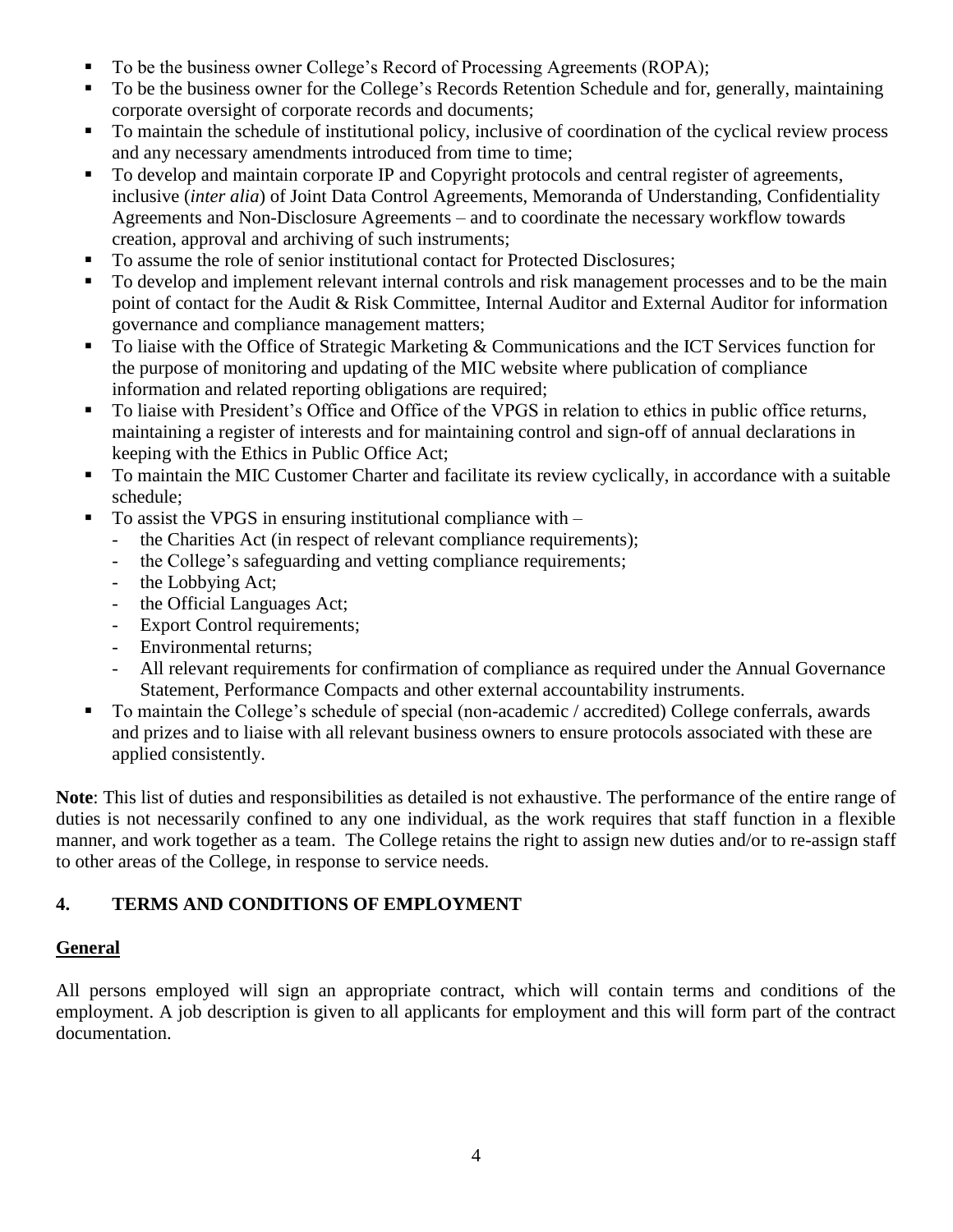# **Place of Work**

The appointee's place of work will be Mary Immaculate College, Limerick. The College reserves the right to require the appointee to work from any other location. It is a requirement of the College that the appointee must reside within a reasonable distance of the College.

#### **Exclusivity of Service and Outside Work**

The person appointed will be required to devote their full-time attention and abilities to their duties during their working hours in the College and to act in the best interest of the College at all times. Therefore, for as long as the successful applicant is working in the College, they may not, without the prior written consent of the Vice President Administration and Finance, be actively engaged or concerned in any way, either directly or indirectly, in any other business or undertaking where this is or is likely to be in conflict with the College's interests or the performance of the duties that the person has been employed for.

The appointee will not, during their tenure of office, undertake paid outside work unless they have received the permission of the Vice President Administration and Finance (VPAF) of Mary Immaculate College to undertake such work on the terms and conditions as agreed for the particular undertaking in question. In every case, it is the duty of the appointee to seek in writing the prior permission of the VPAF. It is also the duty, in every case, of the appointee to inform the person or body for whom the work is being undertaken, that the work is being conducted in a private capacity and that the College cannot in any circumstances be responsible for such work.

#### **Probationary Period**

This appointment is subject to satisfactory completion of the standard 9 month probationary period. The probationary period may be extended at the discretion of the College but will not in any case exceed 11 months. Absences during the period of probation will extend the probationary period. Performance and conduct during the probationary period will be monitored through a process of assessment meetings. Termination of employment during the probationary period, for any reason or no reason, will be at the discretion of the College. The disciplinary procedure will not apply to a dismissal during probation where the probationary employee has been employed by MIC for less than 12 months.

#### **Hours of Attendance**

Full time hours are 37 hours per week.

The normal hours of duty are Monday to Thursday, 9am to 5.15pm and Friday 9am to 4.45pm with a 45-minute lunch break each day. However, the duties attaching to the position are such that the post holder may be required to work evenings/weekends on occasion to accommodate service needs. No overtime will be paid for additional hours worked.

The College reserves the right to adjust starting and finishing times or days of duty to meet service needs.

#### **Salary**

The Salary scale for this position has been approved by the Department of Further and Higher Education, Research, Innovation and Science and the Higher Education Authority in line with Government Policy on Public Sector remuneration. The rate of remuneration may be adjusted from time to time in line with Government pay policy. The appointment will be made on the salary scale at a point in line with current Government Pay Policy. New entrants to the Civil or Public Sector, as defined in Circular 18/2010, will commence on the first point of the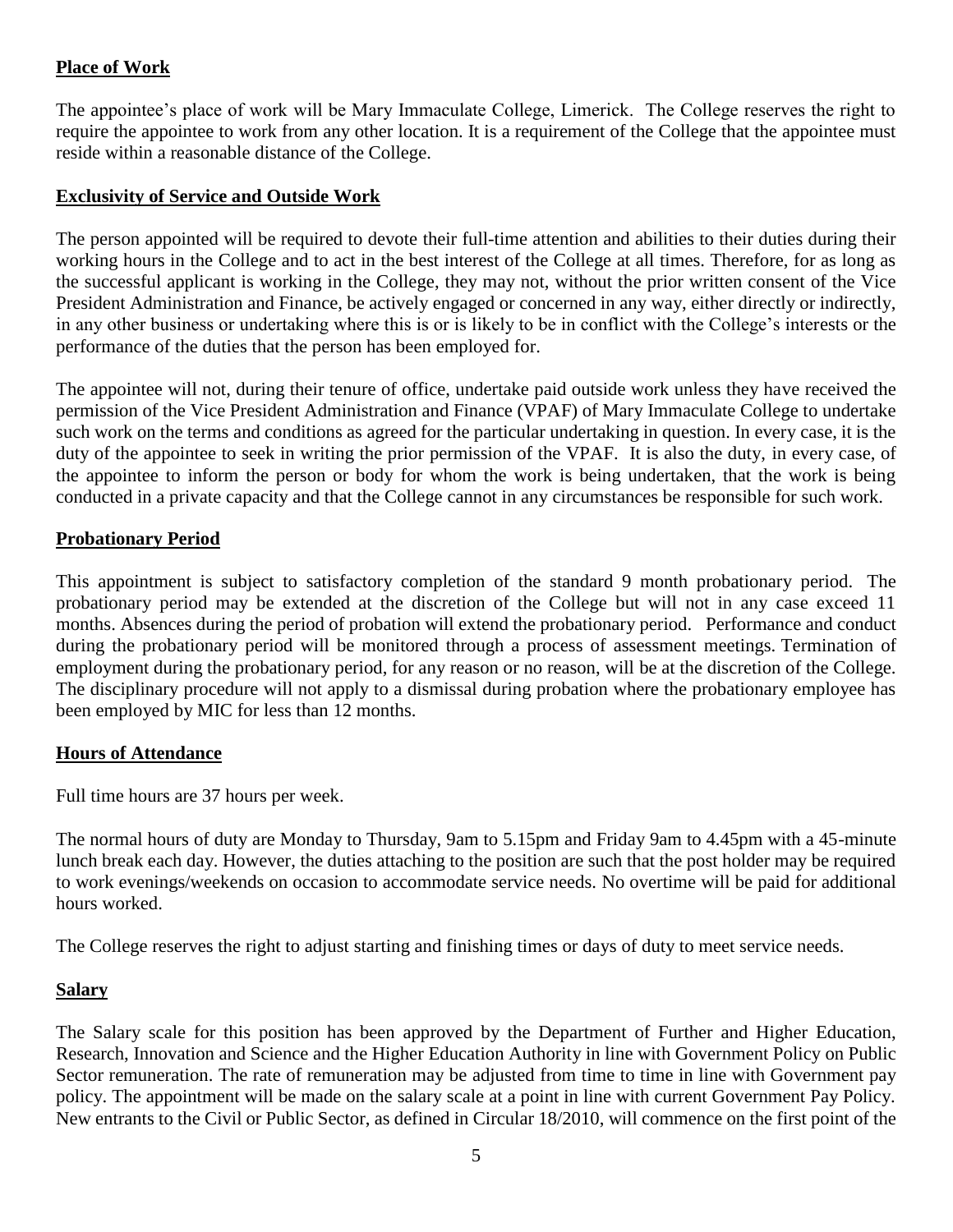salary scale.

The grade for this post is Assistant Principal Officer. With effect from the 1<sup>st</sup> of February 2022, the annual salary scale for the grade of Assistant Principal Officer (Grossed up) is:

€70,399, €72,991; €75,620; €78,258; €80,891; €82,409; LSI €85,067; LSI €87,734

Increments are awarded in line with national pay agreements.

Salary will be paid on a monthly basis on the 25th of each month, or the previous Friday if  $25<sup>th</sup>$  falls on a weekend, using the Paypath facility. Payment of salaries and wages are subject to statutory deductions, i.e. Income Tax (PAYE), Superannuation Contributions, Pay Related Social Insurance (PRSI) and Universal Social Charge (USC).

#### **Superannuation**

New entrants appointed will be required to participate in the Single Public Service Pension Scheme and pay Superannuation contributions at the appropriate rates in accordance with the provisions of the Public Service Pensions (Single Scheme and Other Provisions) Act, 2012. Details of this scheme can be obtained from the College's website.

All other eligible appointees are automatically included in the Colleges of Education Pension Scheme on taking up appointment. In compliance with the Colleges of Education Pension Scheme, deductions amounting to 6.5% are made from salary. Details of the regulations concerning the Colleges of Education Pension Scheme may be obtained from the College's Human Resources Office.

The appointee will be required to pay Additional Superannuation Contribution (ASC) under the provisions of the Public Service and Pensions Act 2017.

Appointees who commenced employment in the public service between 1st April 2004 and 31st December 2012 and have not had a break in employment of greater than 6 months will have no mandatory retirement age. All other appointees will have a mandatory retirement age of 70.

Staff who are not eligible for membership of the Colleges of Education Pension Scheme or the Single Public Service Pension Scheme may avail of a PRSA (Personal Retirement Savings Account). A designated PRSA provider has been nominated by the College and staff who are not eligible for membership of the aforementioned schemes should contact the Finance Office for further information on PRSA.

#### **Annual Leave**

The annual leave entitlement for this grade is 30 working days per leave year.

Annual leave should be taken when students are off campus and the taking of leave must have the prior approval of the relevant Line Manager.

Public Holidays are granted in accordance with the provisions of the Organisation of Working Time Act, 1997.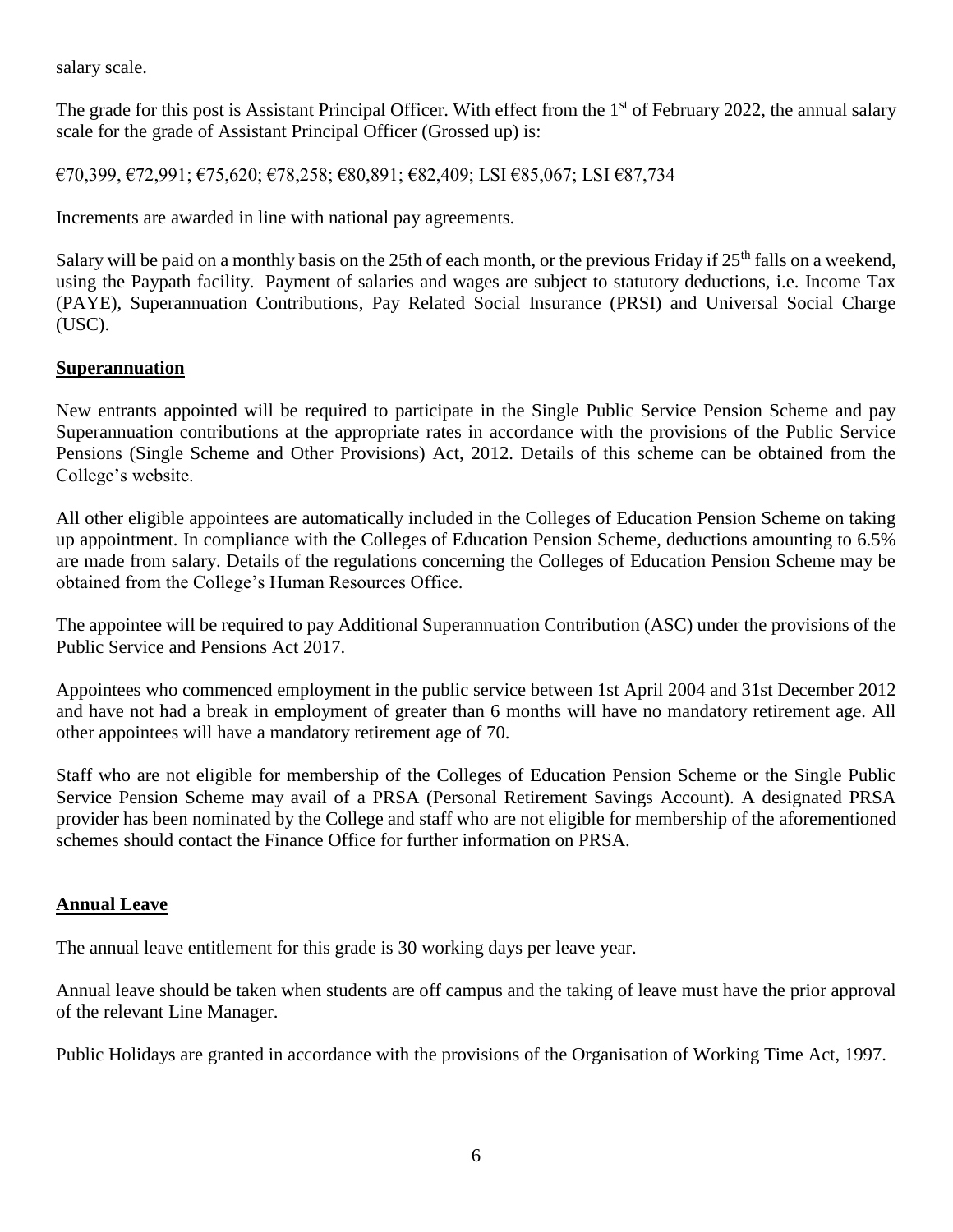# **Sick Leave**

There is a discretionary sick pay scheme, details of which are available from the Human Resources Office. Employees who have a minimum 3 month's continuous employment with the College may be granted sick pay subject to the terms of the Public Service Sick Leave Scheme. Sick pay is contingent on full cooperation and compliance with the Colleges absence management procedures.

### **Confidentiality**

In the course of working in Mary Immaculate College, the person appointed may have access to or hear information concerning staff and/or students and/or the functioning and the business of the College. Such information acquired in the course of employment with the College, including any aspect of the College's responsibilities or operations, is considered to be confidential information. On no account must information concerning students, staff or other College business be divulged or discussed except in the performance of normal duties and, unless authorised to do so, this information shall not be communicated to a third party. In addition, records must never be left in a manner that unauthorised persons can obtain access to them and must be kept in safe custody when no longer required.

#### **Health & Safety**

Mary Immaculate College attaches the highest regard to the safety, health and welfare of its employees. It is the duty of each employee to take reasonable care to protect the health and safety of themselves and of other people in the workplace. Each employee must comply with all health and safety policies and procedures in operation in Mary Immaculate College and familiarise him/herself with the Safety Statement.

Employees are obliged to wear any PPE (Personal Protective Equipment) that they may be provided with and no person shall intentionally or recklessly interfere with or misuse any appliance, protective clothing or other equipment provided in the workplace for health and safety purposes. Employees are statutorily/legally obliged to ensure that any accidents/incidents which may occur are reported promptly to the Health and Safety Officer on the MIC Accident/Incident Report Form.

#### **College Policies, Rules and Regulations**

The College is a Public Sector employer and is bound by National Agreements. It is also bound by regulations, circulars and directives issued on behalf of Government by the Department of Finance, the Department of Education & Skills and the Higher Education Authority.

Employees are at all times subject to the provisions of the Code of Conduct for Staff, College policies, rules and regulations. These policies include but are not confined to Disciplinary & Grievance Policies, Dignity at Work, Examination Rules & Regulations, Policy on Responsible Computing and Use of Information Technology Facilities. All policies are outlined on the College's Staff Portal for College employees. All employees are required to familiarise themselves with the contents of Policies and Procedures, on the College's Staff Portal.

#### **Termination of Employment**

At least three calendar months written notice is required to resign this post.

On the termination of employment but before departing from the College, staff members are required to return to the College all books, reports, memoranda, correspondence, papers, records, reports, files including data held on electronic files, computer disks, electronically recorded discs, and any other documentation, and all other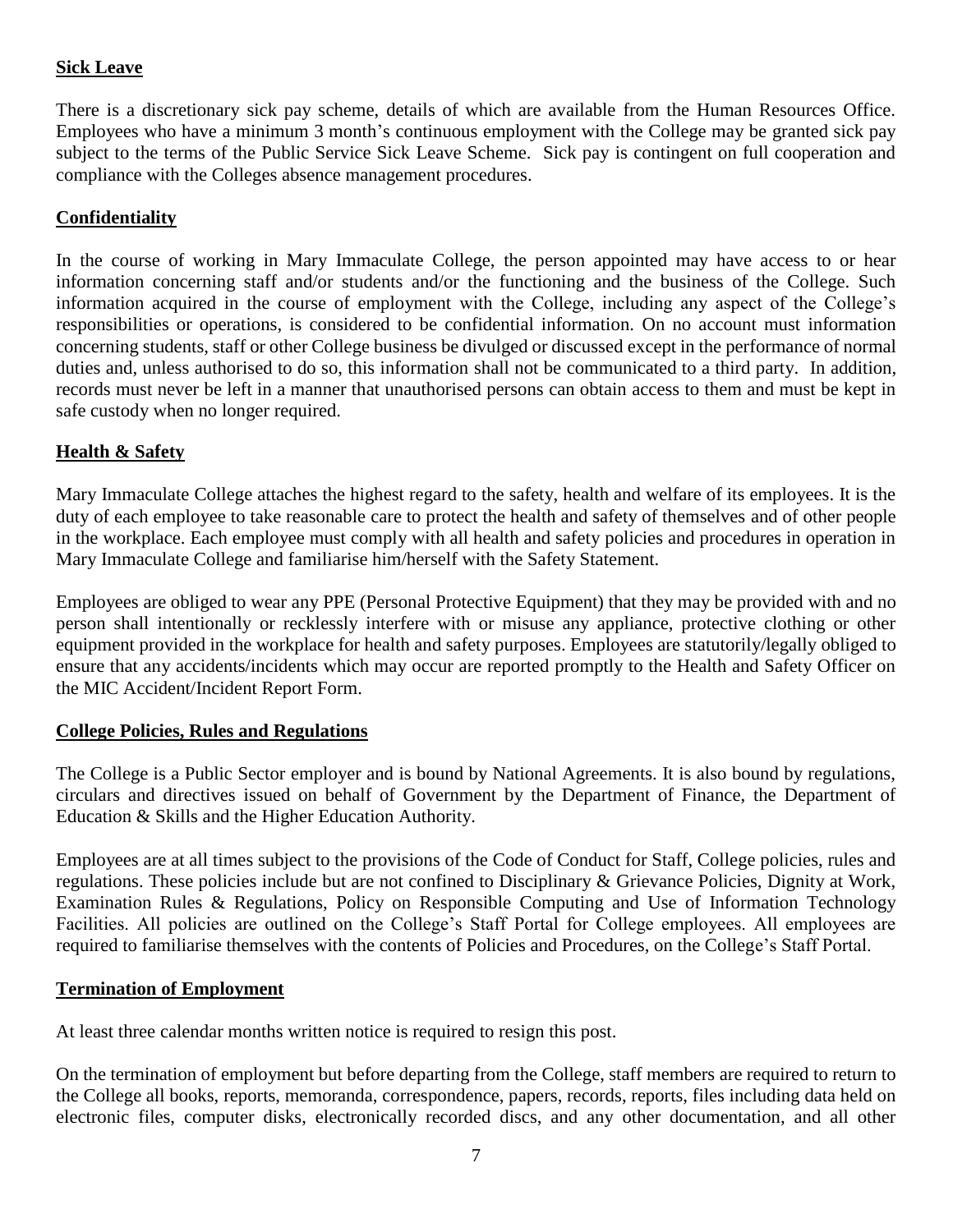property, including office keys, belonging to the College or relating to its business or affairs which are in the possession of a staff member or under their control when the employment is terminated.

# **5. APPLICATION AND SELECTION PROCESS**

# **Method of Selection for Recommendation**

# *Shortlisting*

An expert group will convene to conduct shortlisting of applicants, measured against pre-determined criteria.

- (a) A third level qualification at level 8 or higher on the National Qualifications Framework in public administration, law, or a related discipline, ideally with a specific focus on information governance and/or statutory compliance requirements of public bodies and a minimum of 5 years previous relevant experience at management level, working in the areas of information governance and/or statutory compliance, preferably within a public body;
	- **or**

(b) A minimum of 10 years' previous relevant experience at management level, working in the areas of information governance and/or statutory compliance, preferably within a public body;

- Experience of having discharged the functions of Data Protection Officer (DPO) or Freedom of Information Decision Maker or having acted in close support of these functions, and having accrued a detailed level of knowledge of, and experience of implementing, associated processes;
- Expert knowledge of statutory provision and best practice policy and procedure in respect of information governance and accountability, with a particular focus on the contents of the General Data Protection Regulation (GDPR), the Irish Data Protection Act and the Irish Freedom of Information Act, as well as the special relevance of these instruments for public bodies;
- Demonstrable familiarity with procedural requirements and professional codes of practice for information governance and accountability;
- Experience of drafting relevant policy documents, as informed by statutory requirements, best practice and professional guidance and/or advice along with evidence of significant experience in internal control practice, risk management and continuous quality assurance;
- Excellent analytical skills and attention to detail with the ability to gather and examine relevant information from a variety of sources (strategic and operational)
- Excellent report generation abilities (based on both qualitative and quantitative analysis) in sufficiently accessible formats that serve to inform stakeholder understanding and decision-making.
- Excellent team and people management skills with the ability to provide guidance and direction to others;
- Excellent IT and data management skills with experience of using fit-for-purpose databases aimed at supporting management reporting, oversight and decision-making;

Normally the number of applications received for a position exceeds that required to fill the position. While a candidate may meet the eligibility requirements of the competition, if the numbers applying for the position are such that it would not be practical to interview everyone, the College may decide that a limited number will be called to interview. This is not to suggest that other candidates are necessarily unsuitable to undertake the job, rather that there are some candidates, based on their application, appear to be better qualified and/or have more relevant experience. It is incumbent, therefore upon the applicant, to ensure that all relevant information is included in their application and that they clearly identify how they meet the specified candidate criteria.

The selection process may include an aptitude assessment of one or more of the essential competencies for the post.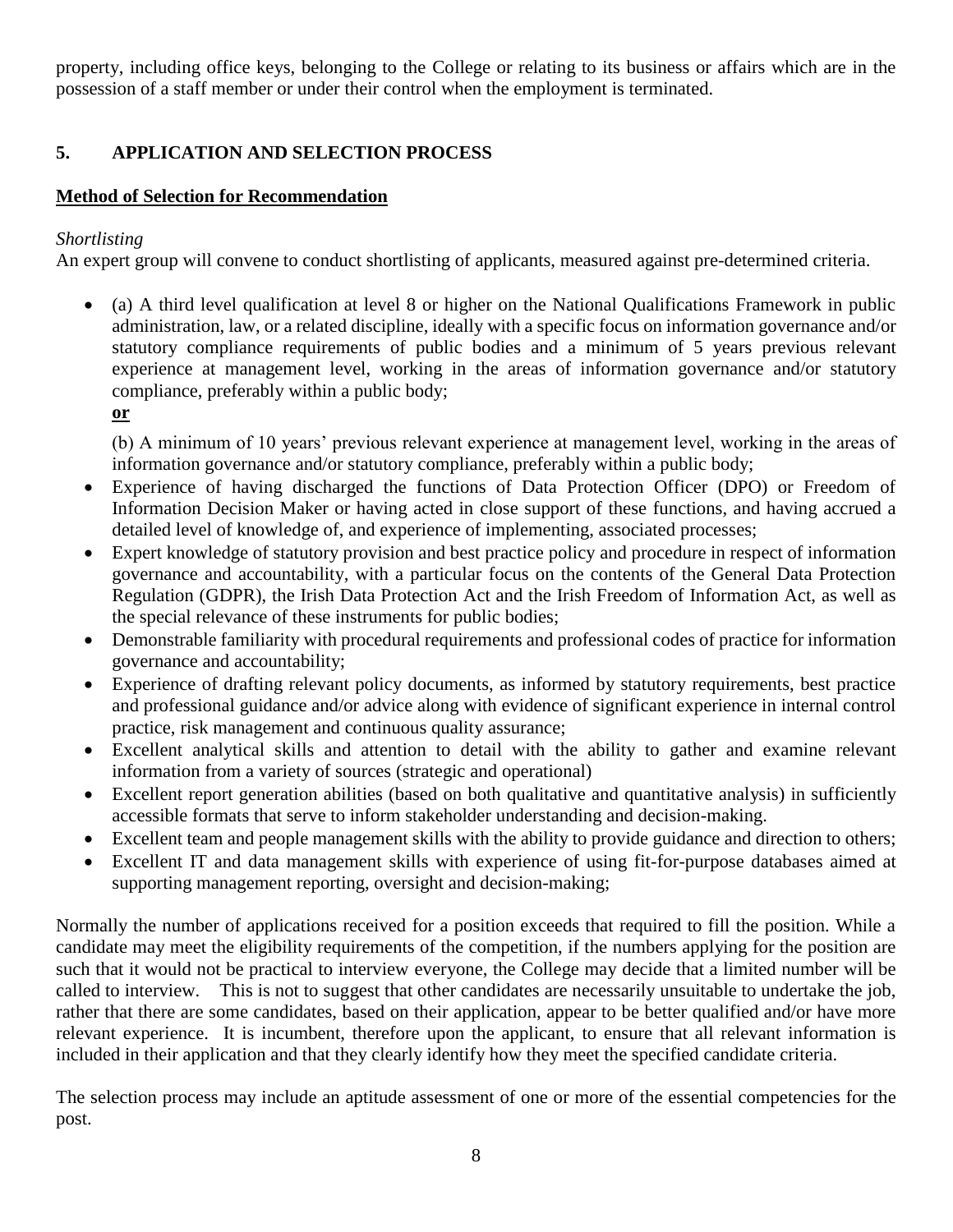#### *Interview*

The College may require candidates for interview to prepare and deliver a short presentation on a topic relevant to the requirements for this post. Candidates who are deemed to have met the criteria for shortlisting will be informed of the details of such a presentation, if required, in advance of interviews.

A recommendation for appointment will be made by an Interview Board. The appointment will be based on this recommendation, except where considerations of health or an unsuitable record in previous employment warrants a departure. A panel will be formed from which permanent and temporary appointments to the position of **Director of Information Governance & Compliance Management** may be filled during the life of the panel (12 months).

Candidates must produce satisfactory documentary evidence of all training and experience claimed by them, if required.

### **Medical Examination**

For the purpose of satisfying requirements as to health, successful candidates, before being appointed, may be required to participate in pre-employment health screening.

## **Garda Vetting**

All successful applicants may be required to participate in Garda vetting. Specific instruction on this process will be given at the appropriate time. Applicants who do not comply with the College's requirements in this regard will be excluded from consideration for appointment. Applicants who have resided outside Ireland for a cumulative period of 36 months or more over the age of 18 years must furnish a Foreign Police Clearance (FPC) from the country or countries of residence. Please note that any costs incurred in this process will be borne by the applicant

### **Making of Applications**

Applications must be submitted on an official application form in typed format. Handwritten or incomplete applications will not be accepted. Application forms for this post may be downloaded from the Mary Immaculate College website [www.mic.ul.ie/about-mic/vacancies](http://www.mic.ul.ie/about-mic/vacancies) Applications must be submitted by e-mail to [recruitment@mic.ul.ie](mailto:recruitment@mic.ul.ie) with the subject title **Director of Information Governance & Compliance Management -** no later than:

### **2p.m. on Tuesday 5 th July 2022**

Late applications will not be accepted.

The College will not be responsible for any expenses, including travelling expenses, which candidates may incur in connection with their candidature.

Any attempt by a candidate either personally or through any other person, on their behalf, to canvass or otherwise influence the outcome of the selection/interview process in their favour will lead to disqualification from the competition. Any representations made on behalf of a candidate, without their knowledge will be ignored.